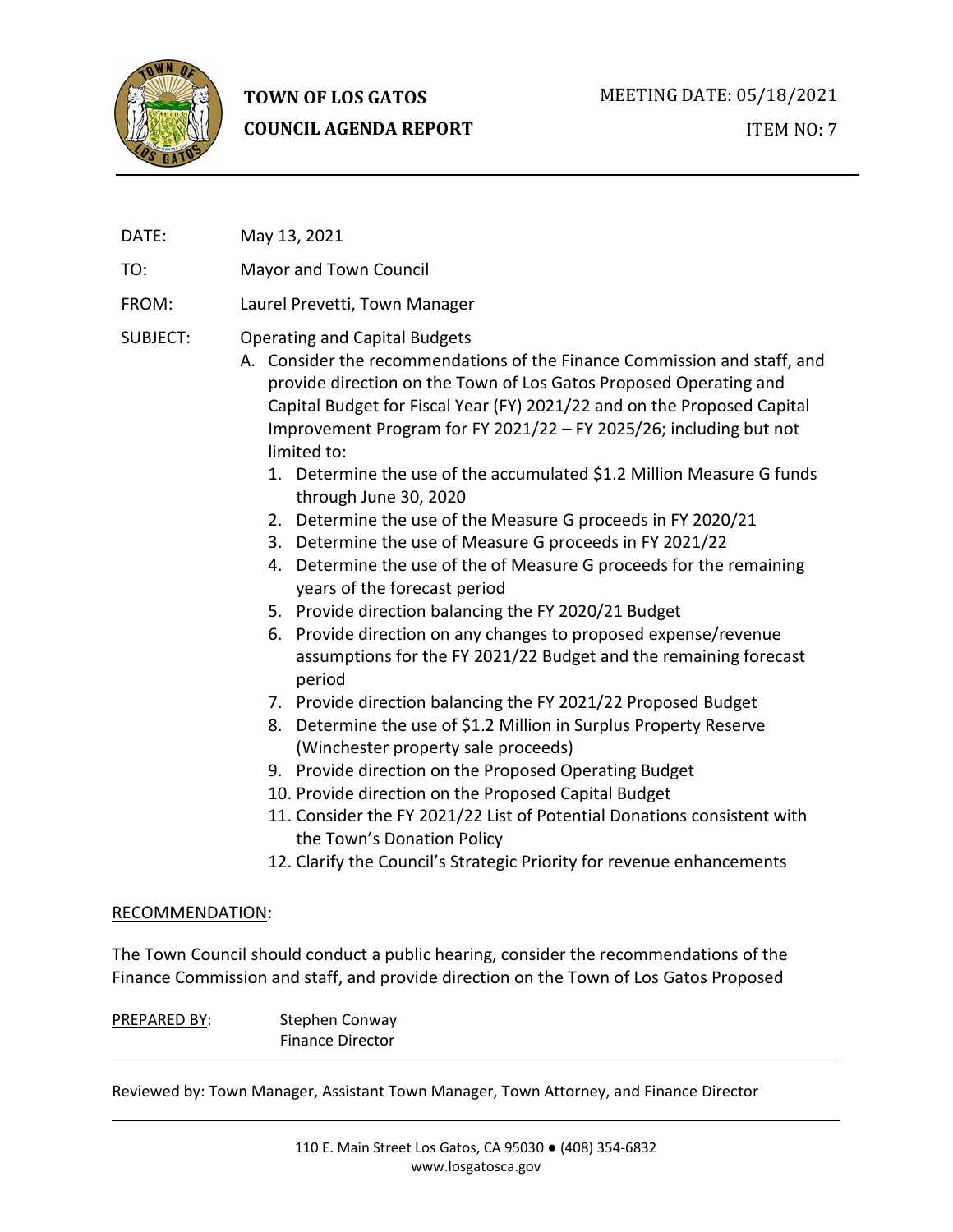PAGE **2** OF **16** SUBJECT: Operating and Capital Budgets<br>DATE: May 13, 2021 May 13, 2021

Operating and Capital Budgets for Fiscal Year 2021/22 and the Town of Los Gatos Proposed Capital Improvement Program for Fiscal Years 2021/22 - 2025/26, including but not limited to:

- 1. Determine the use of accumulated \$1.2 million Measure G funds through June 30, 2020
- 2. Determine the use of Measure G funds for FY 2020/21
- 3. Determine the use of Measure G funds for FY 2021/22
- 4. Determine the future use of Measure G funds for the remaining years of the forecast period
- 5. Provide direction balancing the FY 2020/21 budget
- 6. Provide direction on any changes to proposed revenue/expense assumptions for the FY 2021/22 Budget and the remaining forecast period
- 7. Provide direction balancing the FY 2021/22 Proposed Budget
- 8. Determine the use of \$1.2 Million in Surplus Property Reserve (Winchester property sale proceeds)
- 9. Provide direction on the Proposed Operating Budget
- 10. Provide direction on the Proposed Capital Budget
- 11. Consider the FY 2021/22 List of Potential Donations consistent with the Town's Donation Policy
- 12. Clarify the Council's Strategic Priority for revenue enhancements

# BACKGROUND:

On April 19, 2021, the Town Manager's Proposed FY 2021/22 Operating and Capital Budgets were posted on the Town's website for the public's review and comment (see Attachments 1 and 2). The Proposed Budgets were published a month earlier than prior practice and 22 business days before May 18, 2021 (Council's public hearing on the Budgets), in accordance with Measure A. The transmittal letter in the Proposed FY 2021/22 Operating Budget provides an executive summary of the budget, including the fiscal outlook, key budget assumptions, and other information.

The Proposed Operating and Capital Budget for FY 2021/22 (Attachment 1) is the Town Manager's recommended comprehensive financial plan to provide services to the Town of Los Gatos and address the priorities set by the Town Council. The Proposed FY 2021/22 – 2025/26 Capital Improvement Program (Attachment 2) is a five-year capital improvement plan which identifies projects to construct and maintain the Town's infrastructure.

Both budget documents were prepared with contributions from all Town Departments. Of particular note, the Finance Department took the lead in developing revenue and expenditure forecasts, ensuring that the most current information was used in the preparation of the proposed budgets. In addition, the Department of Parks and Public Works identified high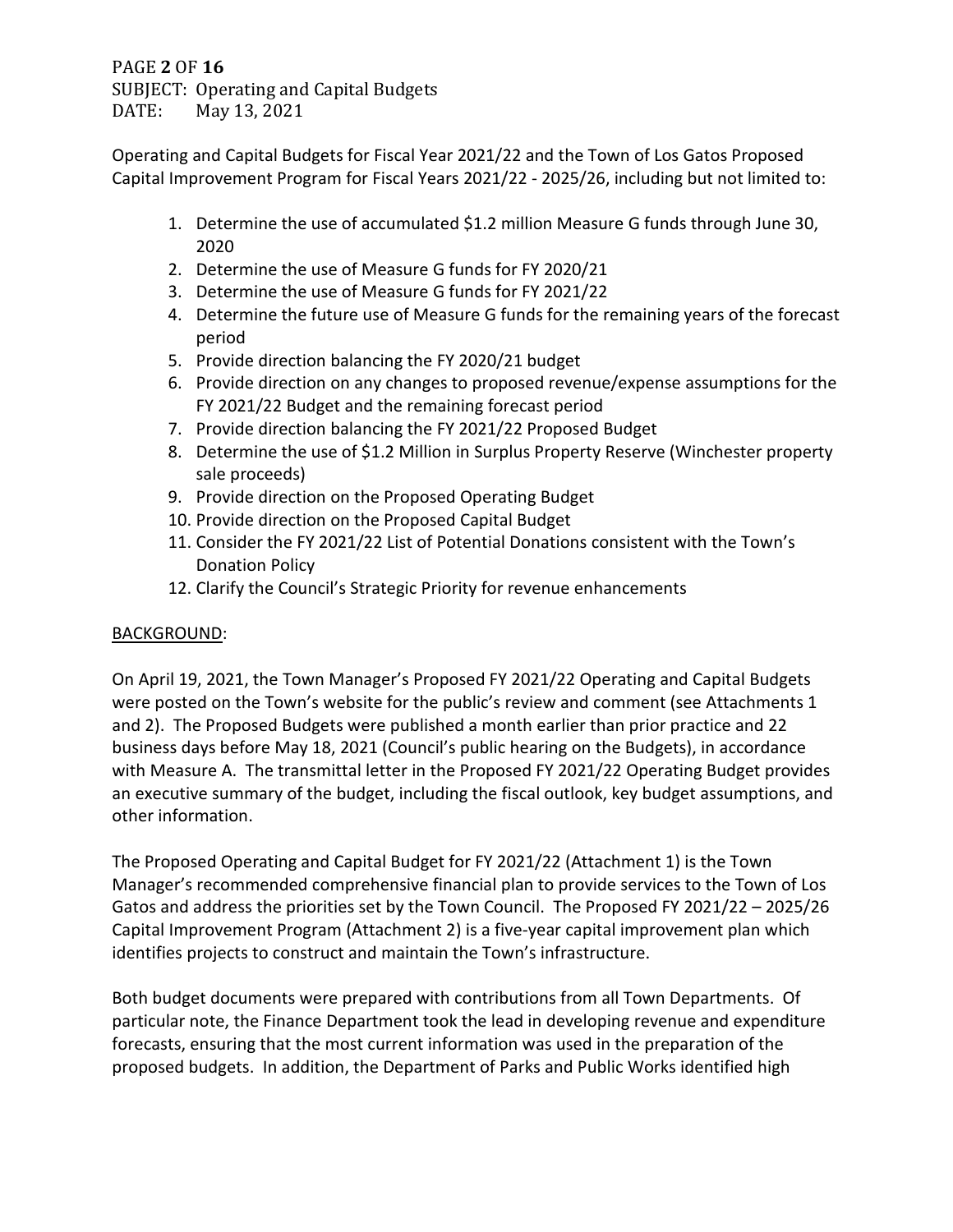PAGE **3** OF **16** SUBJECT: Operating and Capital Budgets<br>DATE: May 13, 2021 May 13, 2021

### BACKGROUND (continued):

priority projects for inclusion in the Capital Budget based on its familiarity with the Town's facilities, equipment, and infrastructure, and its work with various Town Commissions on these assets.

The proposed Budget also acknowledges the economic realities associated with the global COVID-19 pandemic and other unforeseen budgetary impacts. As stated in last year's Budget message and remains true today, the ultimate impact to the organization is not expected to be known until the depth and breadth of the pandemic recession is fully understood. Even with areas of continued uncertainty, this Budget positions the organization well for continued excellence in service delivery to the community.

The FY 2021/22 Budget endeavored to maintain essential public services while controlling operational costs in light of the Five-Year Financial Forecast, which predicts operating shortfalls in subsequent fiscal years. Providing current service levels to the community in future fiscal years will require a strong return to pre-pandemic performance of the Town's economically sensitive revenues and/or revenue enhancements as identified as one of the Town Council's Strategic Priorities. However, in the event pre pandemic revenue levels do not return and new revenue sources are not identified, the current projected deficits may need to be addressed through service delivery reductions. If this occurs, the Council will need significant input from the community to identify and determine service reductions.

With the passage of Measure A, the newly constituted Finance Commission has been tasked with a thorough review of the FY 2021/22 Proposed Operating and Capital Budgets. As stated in the Measure A adopted Ordinance, the Finance Commission is to perform the following functions:

(a) The Finance Commission shall:

(2) Review the Town Manager's annual proposed budget prepared in accordance with section 2.30.295(6) of the Town Code. and provide written comments and recommendations to the Town Council.

- (A) The Finance Commission's comments and recommendations shall include a recommendation about whether the Town Council should approve or disapprove the proposed budget. The Finance Commission may make a recommendation of approval of the budget conditional upon the Town Council's acceptance of one or more of the Finance Commission's recommendations.
- (B) The Town Manager must provide a proposed budget to the Finance Commission at least twenty (20) business days before the first meeting at which the proposed budget is considered by the Town Council.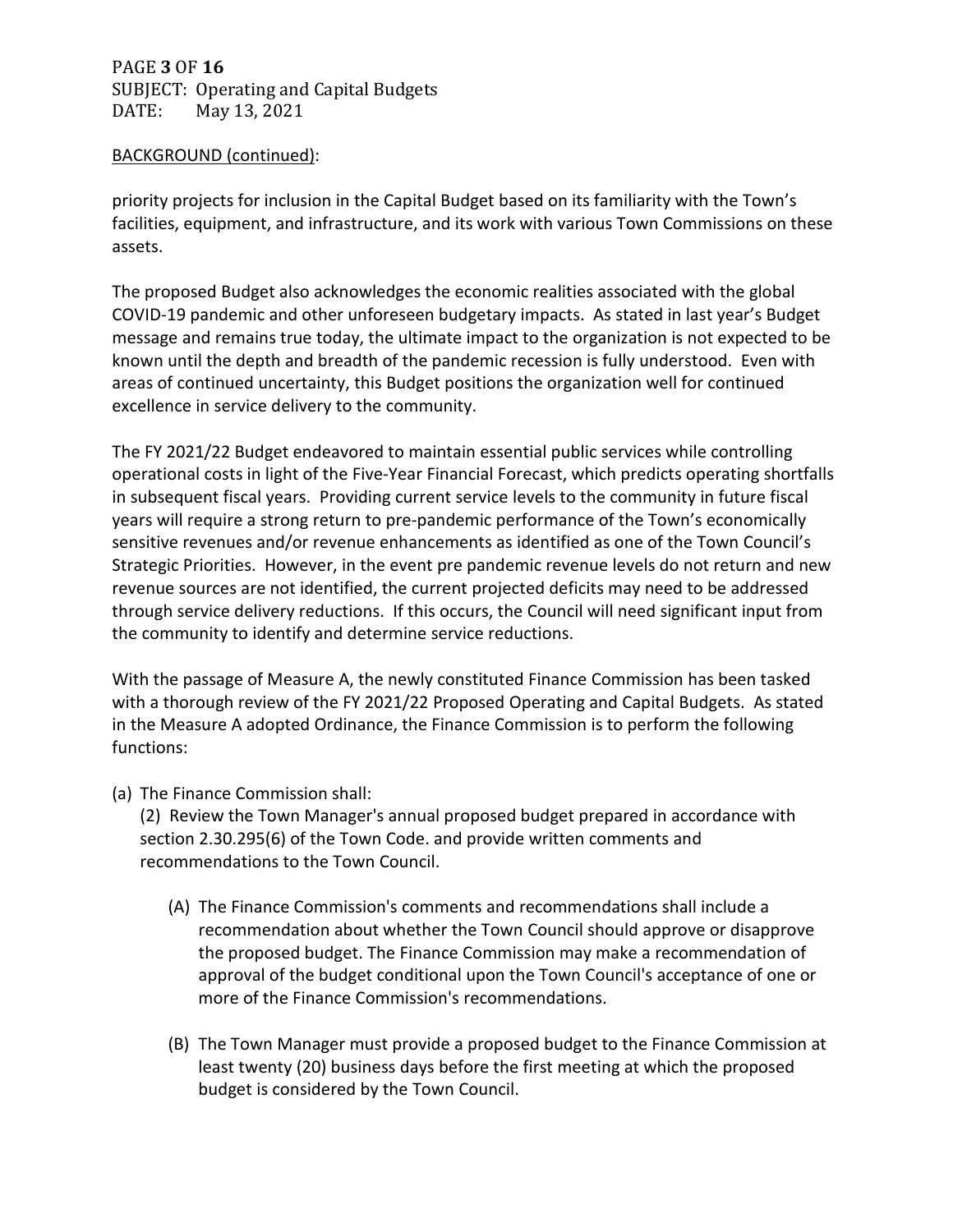# PAGE **4** OF **16** SUBJECT: Operating and Capital Budgets<br>DATE: May 13, 2021 May 13, 2021

## BACKGROUND (continued):

In addition to the Town Manager's Proposed Budget, the Town Council is being asked to consider the Finance Commission recommendations contained in Attachment 3. The Town Council is also being asked to consider additional staff recommended changes based on additional review and analysis since publication (Attachment 5). Any recommended changes and additional direction to the Proposed Operating and/or Capital Budgets provided by Council at the May 18, 2021 budget hearing will be incorporated into the implementing documents to be presented for final Council approval on June 1, 2021. Finally, the Council is asked to review the annual list of donations and approve budget adjustments for FY 2020/21.

## DISCUSSION:

### *Proposed Operating and Capital Budgets and Five-Year Forecast Development*

The FY 2021/22 General Fund Budget programs total revenues and reserve transfers of \$47 million, and expenditures and allocations of \$46 million. The Budget currently anticipates no significant new programming, and does maintain existing service and staffing levels. This Budget also provides for limited, continued strategic investments toward important wildfire vegetation management as grant funding allows and other necessary infrastructure improvements, as the pandemic is not the only threat to our community's health and safety.

The Proposed Operating and Capital Budgets and Five-Year Forecast were developed with a cautionary post COVID-19 economic recovery base case. The economic ramifications of the pandemic have created lower revenue bases than in prior years which reverberate throughout the forecast period as future revenue growth is extrapolated from the lower initial base revenues. Revenue forecasts for the current Budget have been developed in close consultation with the Santa Clara County Assessor, Town Sales Tax consultant MuniServices, and a review of national and regional hospitality research.

In addition to developing revenue growth projections, the Proposed Budget also forecasts anticipated increases in the Town's pension obligations and salaries. The delivery of Town services is highly dependent on talented staff which comprises 68.7% of budgeted General Fund expenditures and 51.0% of budgeted total expenditures for FY 2021/22. One of the major cost drivers for the Town's service delivery over the past decade has been unanticipated increases in pension and Other Post-Employment Benefits (OPEB).

For FY 2021/22, the Proposed Operating Budget was balanced utilizing three primary budget balancing strategies. The first was direction to all Departments to identify expenditure reductions that would not degrade service levels and other expense containment strategies. To that end, all Departments programmed savings from traditional travel and training budgets, expecting that most professional development opportunities will continue to be offered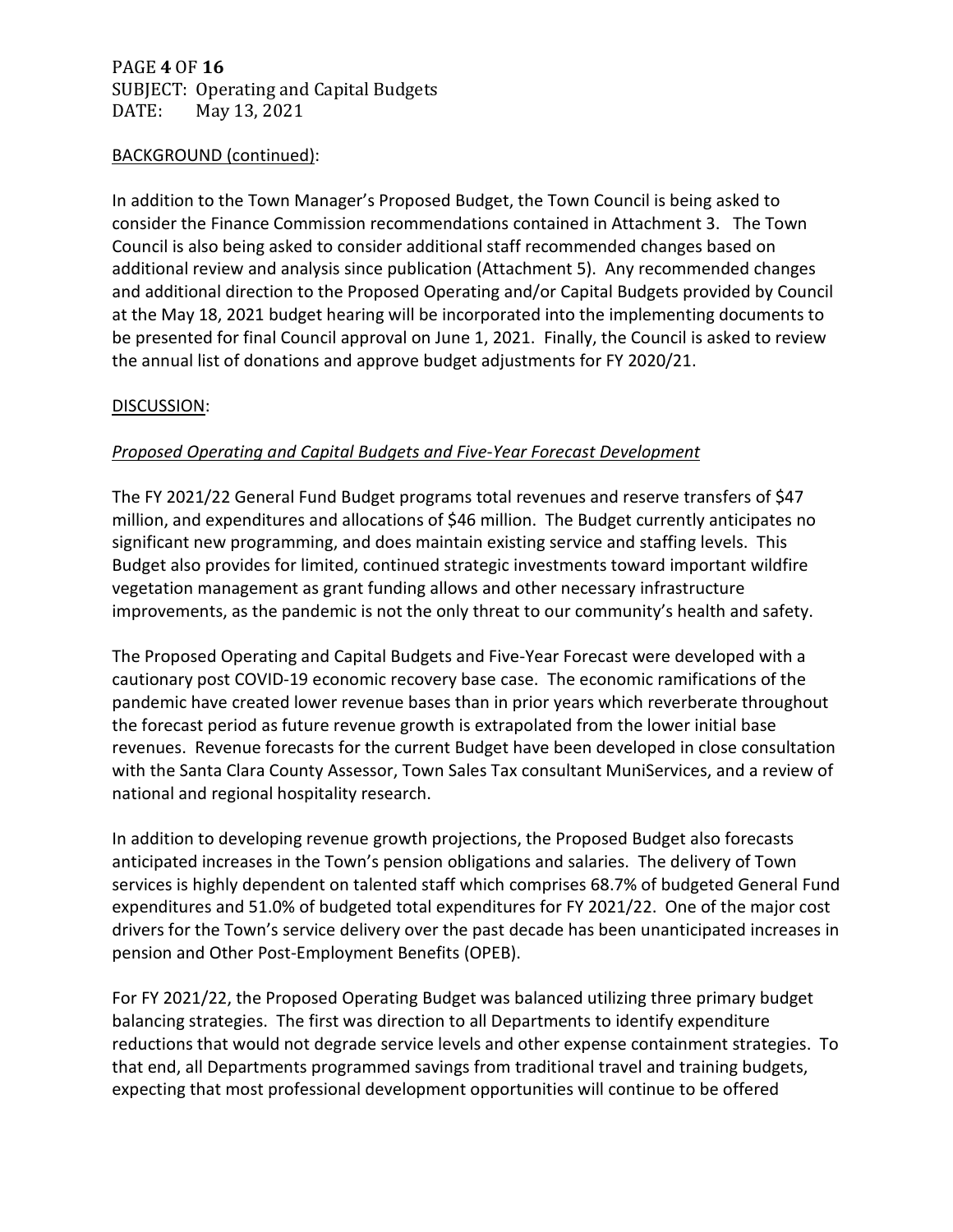PAGE **5** OF **16** SUBJECT: Operating and Capital Budgets<br>DATE: May 13, 2021 May 13, 2021

## DISCUSSION (continued):

remotely. Other examples include the use of one-time unbenefited part time employees where applicable, delayed purchase of additional recycling bins, and limited in-person Library programming to reflect the slow easing of the pandemic's effects.

The second strategy is the use of \$1.56 million of the Town's \$5.7 million allocation from the American Rescue Plan Act to replace lost revenue as a result of COVID as directed by the Town Council in early April. The Act identified four eligible uses for funding including the provision of government services to the extent that the COVID–19 public health emergency resulted in a reduction in revenue.

The third strategy was full programming of Measure G funds toward eligible operating purposes per the Sales Tax Measure that the voters approved a 1/8<sup>th</sup> cent sales tax dedicated to the Town of Los Gatos. Eligible uses are discussed in more detail later in this report.

The culmination of these revenue, expense, and other assumptions is a FY 2021/22 balanced budget and projected deficits in the range of \$0.8 million to a maximum of \$1.3 million per year in the remaining years of the forecast five-year forecast.

| 5 Year Forecast                              | 2022/23         | 2023/24         | 2024/25         | 2025/26         | 2026/27         |
|----------------------------------------------|-----------------|-----------------|-----------------|-----------------|-----------------|
|                                              | <b>Forecast</b> | <b>Forecast</b> | <b>Forecast</b> | <b>Forecast</b> | <b>Forecast</b> |
| <b>Base Case</b><br>Modest Growth (millions) | (51.3)          | (50.8)          | (50.8)          | \$0.1           | \$0.5           |

Given the unknown nature of the transitioning economy, staff continues to monitor revenue trends. In the event pre pandemic revenue levels do not return and new revenue sources are not identified the current projected deficits may need to be addressed through service delivery reductions at mid-year FY 2021/22. If this occurs, the Council will need significant input from the community through various means to identify and determine service reductions.

The FY 2021/22 – FY 2025/26 Capital Improvement Program (CIP) sets forth a five-year plan for proposed streets, parks, and public facility projects. The transmittal letter contained in the CIP provides a summary of the program including funding sources, recently completed projects, and the proposed projects for FY 2021/22. Only the first year of the plan is formally adopted with funds appropriated by the Town Council as part of the budget process.

During the January 2021 Strategic Priorities discussion, the Town Council stated its priorities to begin to implement the Comprehensive Parking Study, continue mobility improvements for all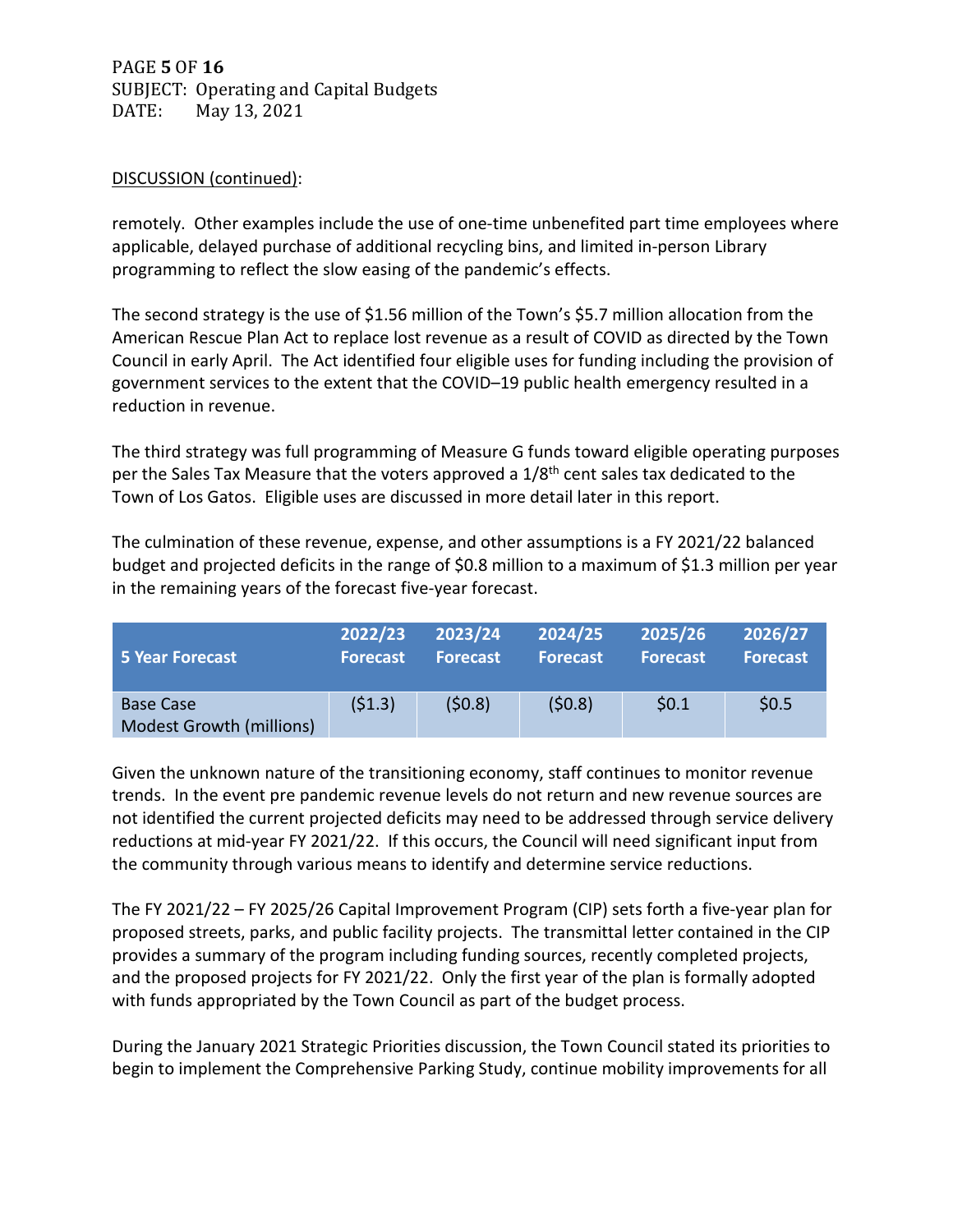PAGE **6** OF **16** SUBJECT: Operating and Capital Budgets<br>DATE: May 13, 2021 May 13, 2021

### DISCUSSION (continued):

transportation modes, manage the vegetation on Town lands to protect against wildfire, and advance other needed improvements. All of these efforts support improving and enhancing transportation options, public safety, and quality of life within the context of prudent fiscal management. The Proposed CIP for FY 2021/22 includes a total budget of \$22.7 million of new and carry-forward funding.

Town staff go through a rigorous process to evaluate all previously funded projects and potential new projects when preparing the CIP. There are more needs than available funding, and staff recommends high priority projects that are consistent with the Strategic Priorities. This year, due to limited available funds, the proposed CIP concentrates on funding key ongoing maintenance commitments (e.g., street paving), projects that have grant funding and the FY 2021/22 schedule obligation, and supplementing projects that are underway to ensure that they re completed. On April 28, 2021, the Planning Commission reviewed the proposed CIP, found it consistent with the General Plan, and recommended its adoption by the Town Council.

# *Proposed Operating and Capital Budgets and Five-Year Forecast in Relation to Finance Commission Recommendations*

As previously mentioned, the newly constituted Finance Commission is tasked with a thorough review of the FY 2021/22 Proposed Operating and Capital Budgets. The Finance Commission recommended approval of the Proposed Budgets predicated on nine recommended changes to the Proposed Budget.

The Commission's deliberations coalesced around the following goals and observations:

- Enhance transparency in budget development, budget assumptions, and budget presentation.
- The Proposed Budget significantly restricts capital expenditures relative to historic allocations.
- The Proposed Capital Improvement Plan (CIP) is challenged by a lack of dedicated funding.
- The higher percentage increases in the primary expenditures of Salary and Benefits relative to revenues is constraining other investments.
- Recommend strategies to slow the growth in expenditures until there is greater clarity on impacts to revenues.

Of the nine recommendations, three have no impact on the Proposed Budget, four have direct impacts on the Proposed Budget, and two provide budget balancing recommendations.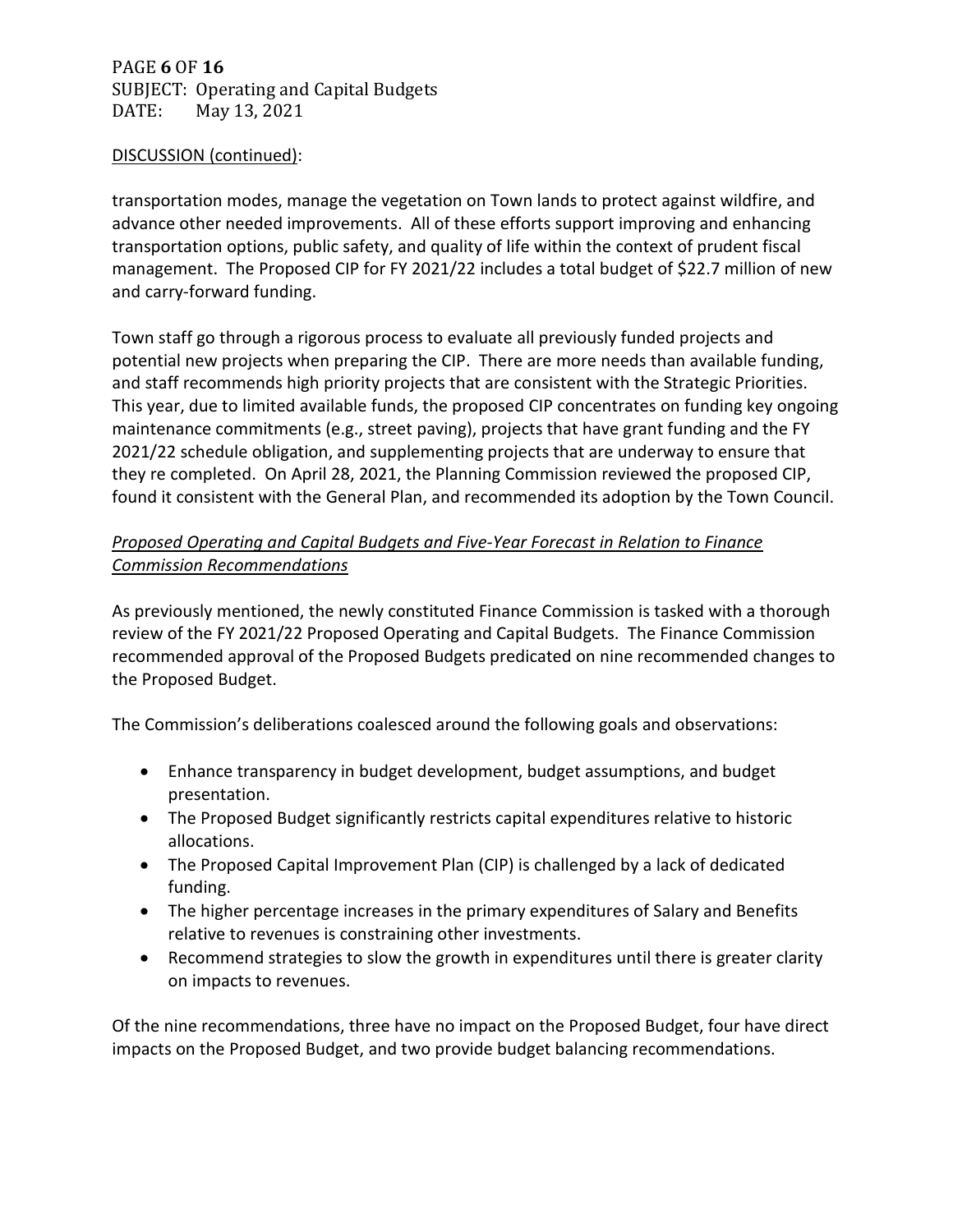PAGE **7** OF **16** SUBJECT: Operating and Capital Budgets<br>DATE: May 13, 2021 May 13, 2021

## DISCUSSION (continued):

## *Town Council Budget Considerations*

### **Decisions Pertaining to Measure G**

Per Measure G, prior to the Town's expenditure of any revenues from the tax the Finance Commission is to review the proposed expenditures and advise the Town Council on whether such expenditures meet the Town Council's objectives for that tax:

- (A) Maintaining and enhancing neighborhood police patrols and local crime prevention programs;
- (B) Improving traffic flow to reduce congestion;
- (C) Repairing potholes and maintaining the Town's streets, roads. and sidewalks: and
- (D) Maintaining the Town's long-term financial stability.

To date, no Measure G funds have been expended. Approximately \$1.2 M have accumulated in a Measure G Reserve through June 30, 2020. Forecasted revenues are as follows:

| Measure G<br><b>District Tax</b> | <b>Estimate</b> | 2020/21 2021/22 2022/23 2023/24 2024/25 2025/26 2026/27<br>Proposed Forecast Forecast Forecast Forecast Forecast |       |       |      |       |       |
|----------------------------------|-----------------|------------------------------------------------------------------------------------------------------------------|-------|-------|------|-------|-------|
| Revenues<br>(millions)           | \$0.9           | \$1.0                                                                                                            | \$1.0 | \$1.0 | 51.1 | \$1.1 | \$1.1 |

The Finance Commission (FC) has made recommendations for the use of Measure G funds and the Council should consider the recommendations as it makes its decisions for the use of the funds. For each FC recommendation, potential impacts are identified.

**FC Recommendation:** Recommend to Council the allocation of the accumulated Measure G funds through June 30, 2020 in the Measure G Reserve (\$1.2 million) to the General Fund Appropriated Reserve (GFAR) for capital budgeting purposes as determined by the Town Council's priorities.

**Potential Impacts:** The recommendation has no direct impact on the Proposed Operating Budget, would establish resources for future capital budgeting by committing previously unallocated monies.

**FC Recommendation:** Allocate 50% Measure G proceeds for capital purposes in FY 2020/21, FY 2021/22, and all periods after.

**Potential Impacts:** If Council agrees with this recommendation, operating deficits would increase by approximately \$500k per year based on Measure G revenue estimates.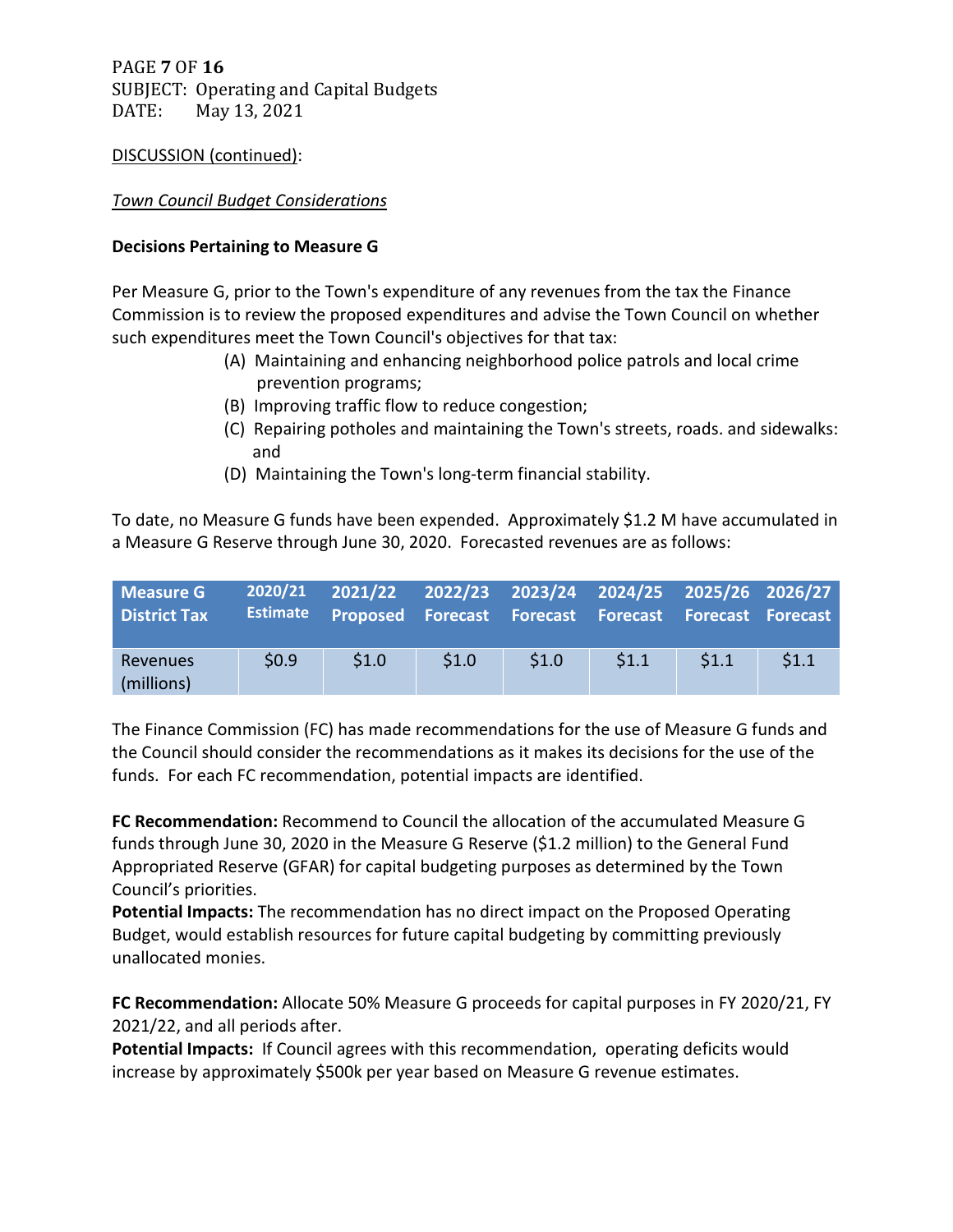PAGE **8** OF **16** SUBJECT: Operating and Capital Budgets<br>DATE: May 13, 2021 May 13, 2021

### DISCUSSION (continued):

### **Council Actions:**

- 1. Determine the use of accumulated \$1.2 million Measure G funds through June 30, 2020
- 2. Determine the use of Measure G funds for FY 2020/21
- 3. Determine the use of Measure G funds for FY 2021/22
- 4. Determine the future use of Measure G funds for the remaining years of the forecast period

# **Decisions Pertaining to Budget Balancing Strategies for FY 2020/21**

Based on the Town Council's decision regarding the allocation of Measure G funds, an additional \$500k FY 2020/21 deficit may develop. The Finance Commission was presented with the following options for FY 2020/21 budget balancing consideration:

| <b>Budget Balancing Strategies</b>                                                | <b>Pros</b>                                                    | <b>Cons</b>                                                                                                |
|-----------------------------------------------------------------------------------|----------------------------------------------------------------|------------------------------------------------------------------------------------------------------------|
| Use of either the Budget Stabilization<br>or Catastrophic Reserves                | Sufficient funding<br>available in each<br>reserve             | Funds are required to<br>$\bullet$<br>be replenished                                                       |
| Cancelation of the annual OPEB<br>actuarial contribution funding                  | Legally viable<br>\$600k in FY 20/21 and<br>\$500k in FY 21/22 | Counter to past funding<br>$\bullet$<br>objectives<br>Potential rating agency<br>$\bullet$<br>implications |
| Utilization of the OPEB IRS 115 Trust<br>for annual Pay Go healthcare<br>expenses | Legally viable<br>\$1.3M in FY 20/21 and<br>\$1.3M in FY 21/22 | Counter to past funding<br>$\bullet$<br>objectives                                                         |
| Cancel programmed GF GFAR<br>contribution for FY 21/22                            | \$600k                                                         | Counter to the<br>$\bullet$<br><b>Commissions CIP</b><br>funding objective                                 |
| <b>ARPA</b>                                                                       | \$1.4M FY 20/21 and<br>\$650k FY 21/22                         | Depletes resources<br>$\bullet$<br>available for other ARPA<br>eligible purposes                           |

Another option for Council consideration is using the unprogrammed proceeds from the Winchester property sale (\$1.2 M). The Proposed Operating Budget recommends maintaining these funds unprogrammed as future contingency due to an uncertain fiscal future. The FC recommended putting these proceeds towards the Capital Budget.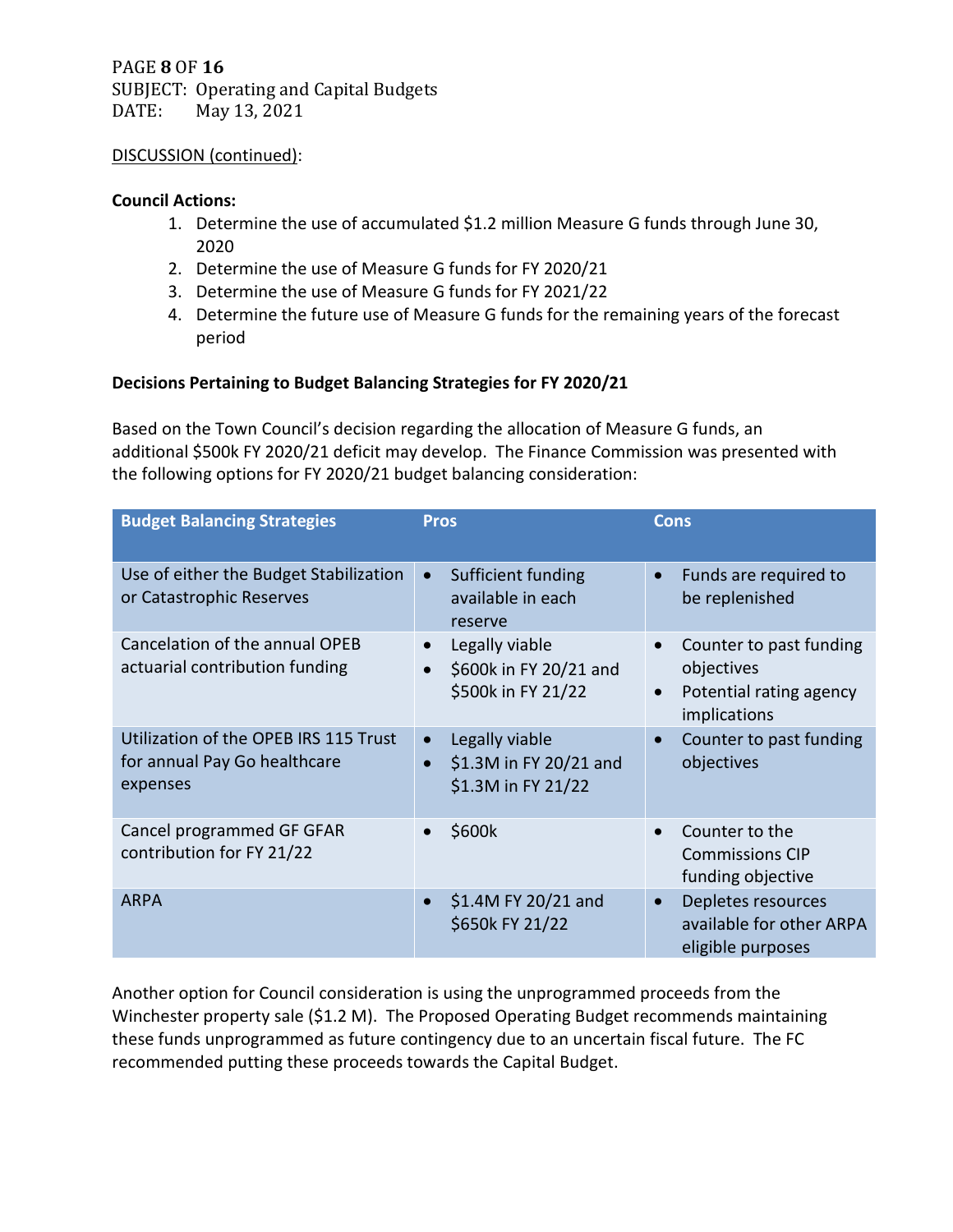PAGE **9** OF **16** SUBJECT: Operating and Capital Budgets<br>DATE: May 13, 2021 May 13, 2021

## DISCUSSION (continued):

**FC Recommendation:** Cancel the FY 2020/21 and future years' Other Post-Employment Benefits (OPEB) actuarial contribution(s) to the extent necessary to fund the CIP, increased salaries, and address uncertainties.

**Potential Impacts:** The recommendation provides legally viable resources of approximately \$600k in FY 2020/21 and \$500k in FY 2021/22. The recommendation is not consistent with past practice to prefund benefit obligations and could have rating agency implications.

### **Council Actions:**

5. Provide direction to balance the FY 2020/21 budget

# **Decisions Associated with Revenue and Expenditure Assumptions in FY 2021/22 and Five-Year Forecast**

An important aspect of the Town's budget development process is taking a multi-year approach to understand revenue and expenditure trends over time. The Forecast takes a forward look at the Town's General Fund revenues and expenditures and is updated regularly. Its purpose is to identify financial trends, potential shortfalls, and other issues so the Town can proactively address them and budget accordingly. It does so by projecting out into the future the fiscal results of continuing the Town's current service levels and policies. The revenue and expense forecast assumptions can be found on pages A21-A24 of the Proposed Operating Budget and in Attachment 4.

**FC Recommendation:** Use a 2% inflation factor for development of base salary expenses for FY 2021/22 and the remaining forecast period, without implying a particular outcome for negotiations with bargaining units.

**Potential Impacts:** The recommendation would increase the FY 2021/22 operating deficit by approximately \$460k and throughout the forecast period as illustrated below.

| 2% Base Salary<br><b>Inflation Factor</b>     |        | <b>Forecast</b> |        | <b>Forecast Forecast Forecast</b> | 2021/22 2022/23 2023/24 2024/25 2025/26 2026/27 | <b>Forecast</b> |
|-----------------------------------------------|--------|-----------------|--------|-----------------------------------|-------------------------------------------------|-----------------|
| <b>Total Projected</b><br>Increase (millions) | \$0.46 | \$0.90          | \$1.34 | \$1.80                            | 52.24                                           | \$2.72          |

## **Council Actions:**

6. Provide direction on any changes to proposed revenue/expense assumptions for the FY 2021/22 Budget and the remaining forecast period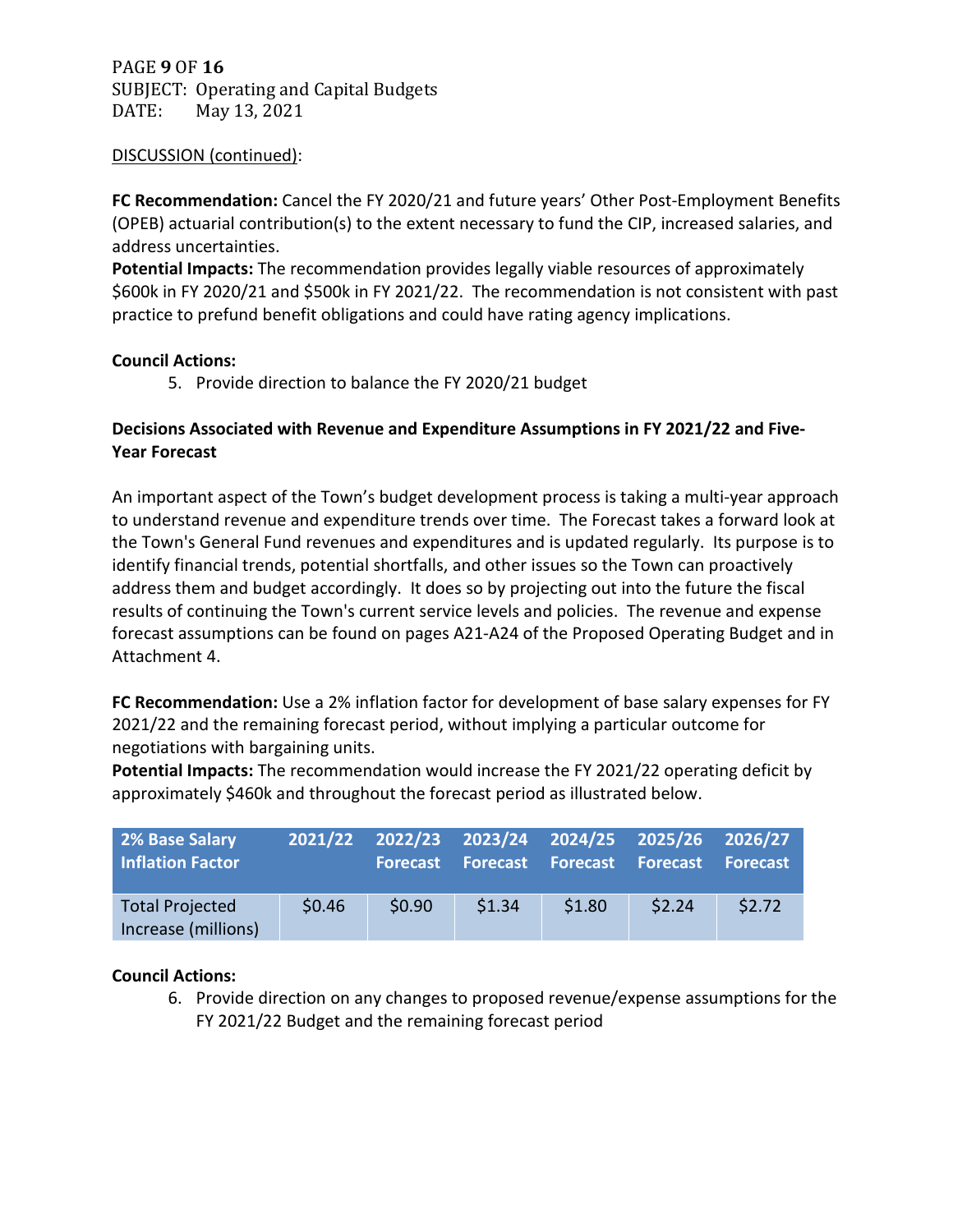PAGE **10** OF **16** SUBJECT: Operating and Capital Budgets<br>DATE: May 13, 2021 May 13, 2021

## DISCUSSION (continued):

## **Decisions Pertaining to the Proposed FY 2021/22 Operating Budget**

**Salary Costs**: The FC discussed salary and benefit costs over time and recommended that the Town Council start taking action to control costs (see Attachment 3).

**FC Recommendation:** Freeze budgeted Full Time Equivalents (FTEs) at 145 for six months. **Potential Impacts:** The recommendation would provide \$346,830 (\$69,366/FTE) savings in FY 2021/22. The table below provides an analysis of existing vacancies.

| <b>Vacant Position</b>             | <b>Dept</b>      | <b>Vacancy</b><br><b>Date</b> | <b>Salary</b><br><b>Range</b> | <b>Hourly</b><br><b>Rate</b> | 6 mo.<br>Salary/Benefit<br><b>Cost Saving</b> |
|------------------------------------|------------------|-------------------------------|-------------------------------|------------------------------|-----------------------------------------------|
| <b>Comms Dispatcher</b>            | <b>PD</b>        | $Dec-20$                      | $TEA - 14$                    | $$39.05 -$<br>\$50.41        | \$66,528                                      |
| Comms Dispatcher                   | <b>PD</b>        | $Jan-21$                      | <b>TEA - 14</b>               | $$39.05 -$<br>\$50.41        | \$66,528                                      |
| <b>Comms Dispatcher</b>            | <b>PD</b>        | $Mar-21$                      | <b>TEA - 14</b>               | $$39.05 -$<br>\$50.41        | \$66,528                                      |
| Comms Dispatcher                   | <b>PD</b>        | Apr-21                        | <b>TEA - 14</b>               | $$39.05 -$<br>\$50.41        | \$66,528                                      |
| <b>Parks Maintenance</b><br>Worker | <b>PPW</b>       | <b>Aug-20</b>                 | AFSCME-05                     | $$29.90 -$<br>\$38.17        | \$51,849                                      |
| Legal Admin Assistant              | Town<br>Attorney | $Jan-21$                      | Conf-02                       | $$33.43 -$<br>\$43.26        | \$58,459                                      |
| <b>Police Officer</b>              | <b>PD</b>        | <b>Dec-20</b>                 | <b>POA-02-</b><br>0710        | \$48.90                      | 69,534                                        |
| Police Officer                     | <b>PD</b>        | Apr-21                        | <b>POA-02-</b><br>0711        | $$51.47 -$<br>62.57          | \$108,224                                     |

It is important to note that the total minimum required employer pension contribution is the sum of the Plan's Employer Normal Cost Rate and the Employer Unfunded Accrued Liability (UAL). For FTE costing purposes, staff assumes a total pension percentage rate; however, the UAL portion is paid as a lump sum in July of each fiscal year, while the normal cost is paid with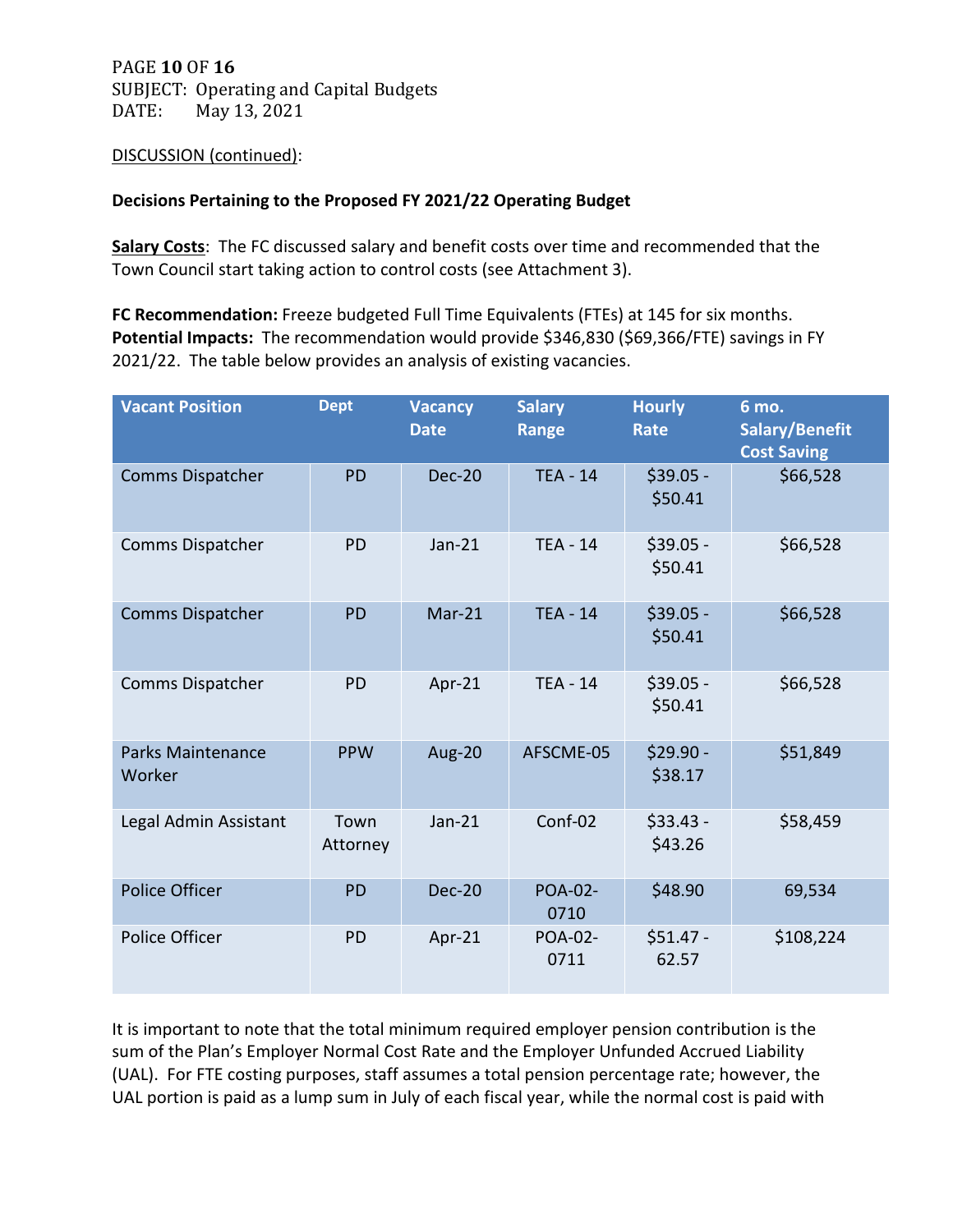PAGE **11** OF **16** SUBJECT: Operating and Capital Budgets<br>DATE: May 13, 2021 May 13, 2021

#### DISCUSSION (continued):

the biweekly payroll. Consequently, anticipated savings are less since the lump sum payment happens regardless if the position is filled or not.

The FC did not think that freezing Town positions would impact services; however, as a lean service delivery organization, each position is critical to maintain service levels. An Addendum is expected to be published tomorrow documenting sample impacts to services.

**Destination Marketing**: The Chamber of Commerce requested the FC recommend to the Town Council funding for an "emergency" destination marketing campaign with the intended outcome of attracting visitors to stay at Los Gatos hotels and increasing Transient Occupancy Tax revenues.

FC Recommendation: Allocate \$55K to the Chamber of Commerce for a destination marketing utilizing American Rescue Plan Act funds.

**Potential Impacts:** ARPA funds would become unavailable for other uses.

### **Council Actions:**

7. Provide direction on the Proposed Operating Budget, including but not limited to the FC recommendations. Council may wish to utilize its recently approved principles (see Attachment 6). If the Council is interested in the destination marketing concept, it should determine if the work should start in the current fiscal year or FY 2021/22 and determine its potential funding source (e.g., ARPA, Economic Recovery Fund, etc.).

## **Decisions to Balance the FY 2021/22 Operating Budget**

Based on the Town Council's decisions regarding the allocation of Measure G funds and any revenue and expense assumption changes, additional FY 2021/22 deficits may develop. The options for budget balancing for FY 2021/22 are the same as presented earlier in the report and are repeated for ease of use):

| <b>Budget Balancing Strategies</b>                                 | <b>Pros</b>                                                     | <b>Cons</b>                                                                                                |
|--------------------------------------------------------------------|-----------------------------------------------------------------|------------------------------------------------------------------------------------------------------------|
| Use of either the Budget Stabilization<br>or Catastrophic Reserves | Sufficient funding<br>$\bullet$<br>available in each<br>reserve | Funds are required to<br>$\bullet$<br>be replenished                                                       |
| Cancelation of the annual OPEB<br>actuarial contribution funding   | Legally viable<br>\$600k in FY 20/21 and<br>\$500k in FY 21/22  | Counter to past funding<br>$\bullet$<br>objectives<br>Potential rating agency<br>$\bullet$<br>implications |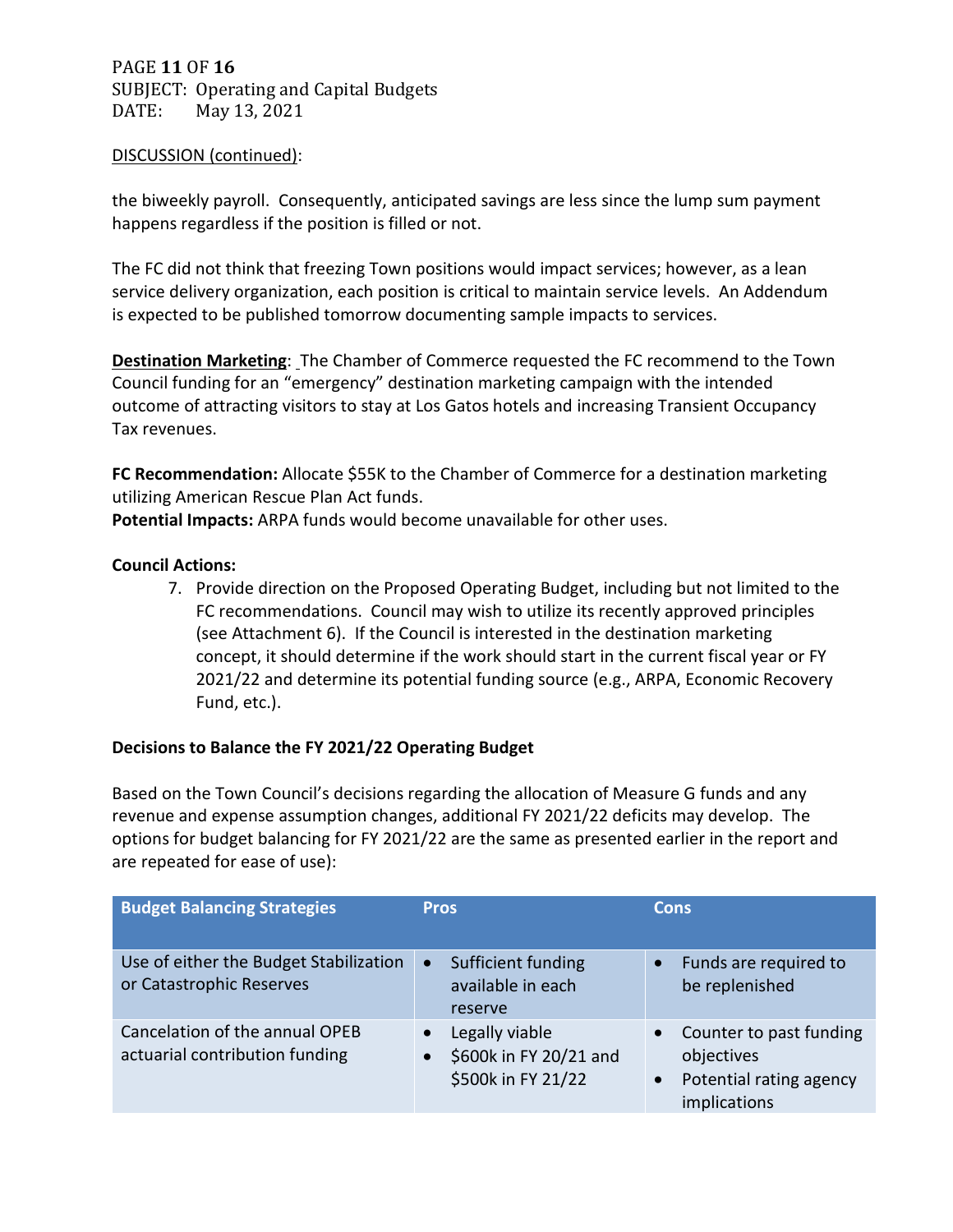PAGE **12** OF **16** SUBJECT: Operating and Capital Budgets<br>DATE: May 13, 2021 May 13, 2021

| Utilization of the OPEB IRS 115 Trust<br>for annual Pay Go healthcare<br>expenses | Legally viable<br>$\bullet$<br>\$1.3M in FY 20/21 and<br>\$1.3M in FY 21/22 | Counter to past funding<br>$\bullet$<br>objectives                               |
|-----------------------------------------------------------------------------------|-----------------------------------------------------------------------------|----------------------------------------------------------------------------------|
| Cancel programmed GF GFAR<br>contribution for FY 21/22                            | \$600k                                                                      | Counter to the<br>$\bullet$<br><b>Commissions CIP</b><br>funding objective       |
| <b>ARPA</b>                                                                       | \$1.4M FY 20/21 and<br>\$650k FY 21/22                                      | Depletes resources<br>$\bullet$<br>available for other ARPA<br>eligible purposes |

Another option for Council consideration is using the unprogrammed proceeds from the Winchester property sale (\$1.2 M). The Proposed Operating Budget recommends maintaining these funds unprogrammed as future contingency due to an uncertain fiscal future. The FC recommended putting these proceeds towards the Capital Budget.

**FC Recommendation:** Cancel the FY 2020/21 and future years' Other Post-Employment Benefits (OPEB) actuarial contribution(s) to the extent necessary to close, fund the CIP, increased salaries, and address uncertainties.

**Potential Impacts:** The recommendation will provide legally viable resources of approximately \$600k in FY 2020/21 and \$500k in FY 2021/22. The recommendation is not consistent with past practice to prefund benefit obligations and could have rating agency implications.

In addition to the formal recommendation for the use of OPEB contributions, the Commission opined that the savings from a 6-month hiring freeze should alleviate any additional deficits in FY 2021/22 from their recommended actions.

## **Council Actions:**

8. Provide direction balancing the FY 2021/22 Proposed Budget

## **Determine the Use of the Winchester Property Sale Proceeds**

In the FY 2021/22 Proposed Operating Budget the proceeds from the sale of the Winchester property remain in reserve and unallocated. Dependent on other Council action(s), the proceeds are still available for budget balancing or other uses.

**FC Recommendation:** Recommend the allocation of the \$1.2 million Surplus Property Reserve (Winchester property sale proceeds) to the Capital/Special Project Reserve for capital budgeting purposes as determined by the Town Council's priorities. **Potential Impacts:** The recommendation has no direct impact on the Proposed Operating Budget but would commit previously unallocated monies.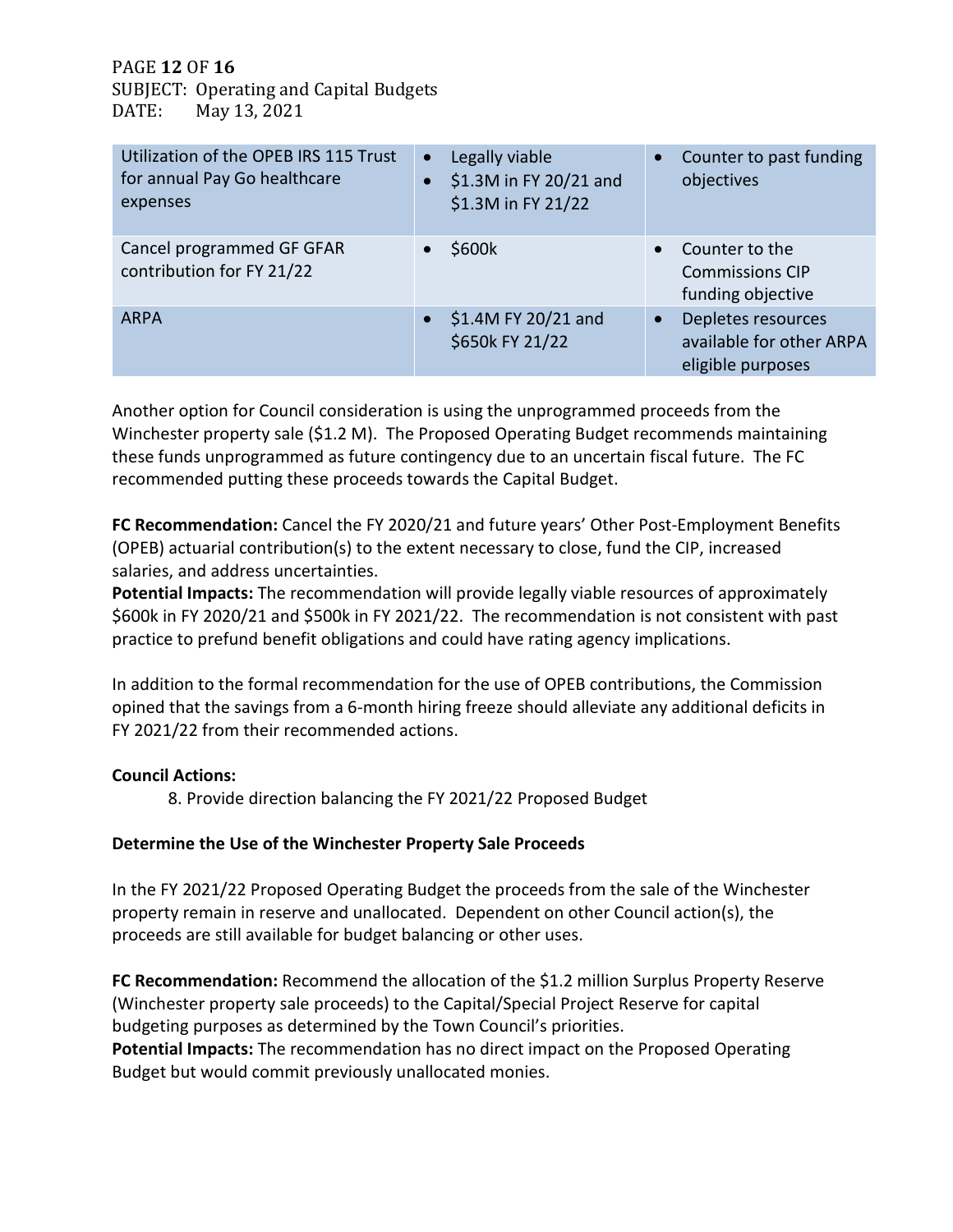PAGE **13** OF **16** SUBJECT: Operating and Capital Budgets<br>DATE: May 13, 2021 May 13, 2021

## DISCUSSION (continued):

#### **Council Actions:**

9. Determine the use of \$1.2 Million in Surplus Property Reserve (Winchester property sale proceeds)

## **Decisions Pertaining to the Capital Budget**

In addition to the aforementioned budget actions, the Council may wish to consider other Proposed Capital budgetary items.

**FC Recommendation:** Allocate \$500k from the previously recommended additional allocations to the Capital Budget for continuation of the roadside vegetation management project. **Potential Impacts:** The recommendation has no direct impact on the budget but would commit previously unallocated monies.

### **Council Actions:**

10. Provide direction on the Proposed Capital Budget

## **Cumulative Consideration of FC Recommendations**

To understand the cumulative effects of most of the Finance Commission recommendations, the table below contains an updated five-year forecast.

The updated Forecast on the following page incorporates the following:

- 2% salary escalator built in the forecast from FY 2021/22 to FY2026/27
- OPEB payment eliminated from FY 2021/22 to FY2026/27
- 50% of the Measure G proceeds allocated to capital spending FY 2020/21 to FY2026/27
- \$1.2 million Measure G reserve (balance accumulated until 6/30/2020) allocated to capital in FY 2021/22
- \$1.2 million balance of the Surplus Property Reserve (Winchester property sale proceeds) is allocated to capital in FY 2021/22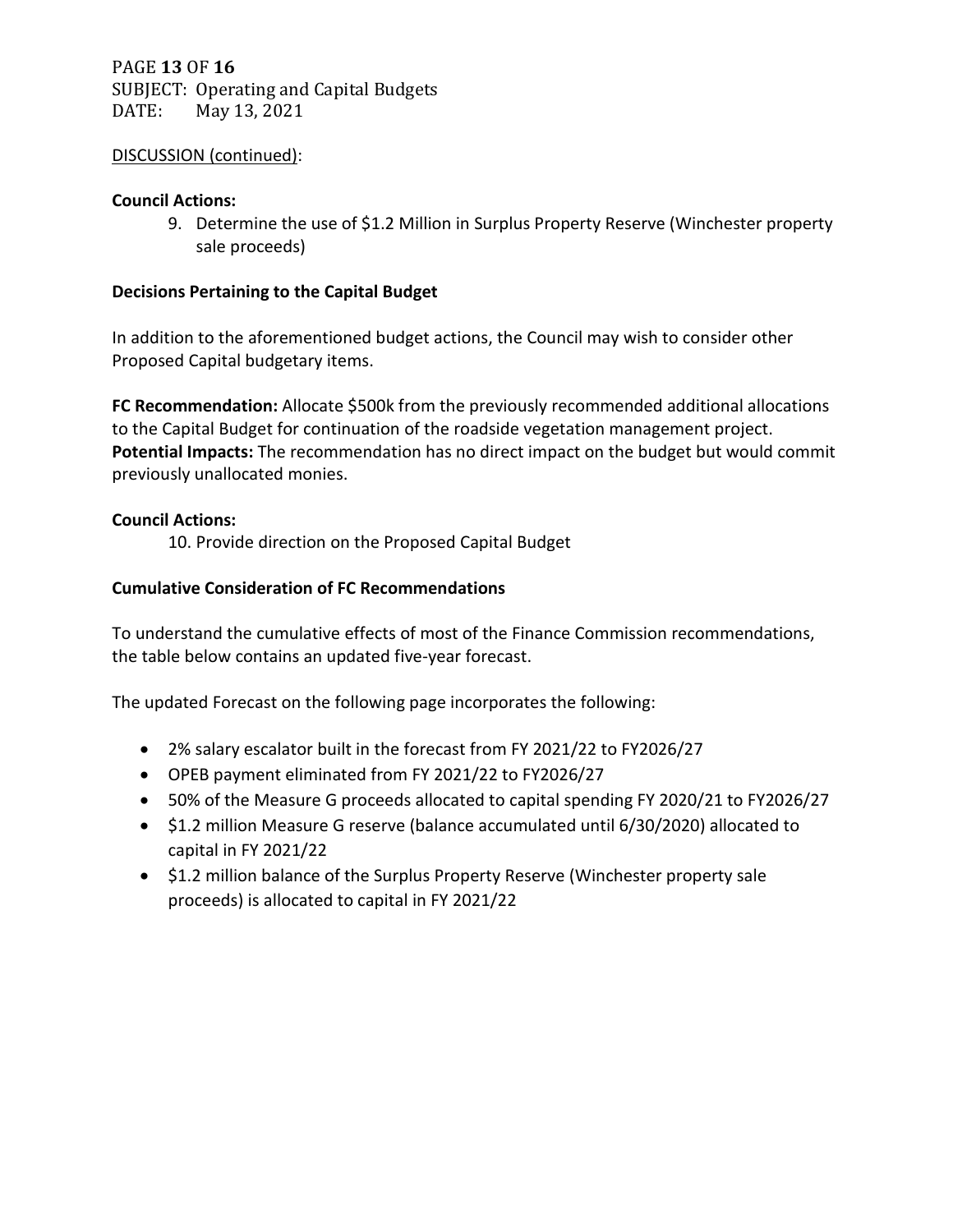# PAGE **14** OF **16** SUBJECT: Operating and Capital Budgets<br>DATE: May 13, 2021 May 13, 2021

#### **Town of Los Gatos General Fund 5-Year Forecast - FC Recommendations (in \$ million)**

| <b>Account</b> | <b>Revenue Category</b>                                                                                                  |    | 2020/21<br><b>Adjusted</b><br><b>Budget</b> | 2020/21<br><b>Estimates</b> | 2021/22<br><b>Proposed</b><br><b>Budget</b> | 2022/23<br><b>Forecast</b> | 2023/24<br><b>Forecast</b> | 2024/25<br><b>Forecast</b> |    | 2025/26<br><b>Forecast</b> |    | 2026/27<br><b>Forecast</b> |
|----------------|--------------------------------------------------------------------------------------------------------------------------|----|---------------------------------------------|-----------------------------|---------------------------------------------|----------------------------|----------------------------|----------------------------|----|----------------------------|----|----------------------------|
| 4100           | Property Tax                                                                                                             | \$ | 13.9                                        | \$<br>14.7                  | \$<br>15.7                                  | \$<br>15.8                 | \$<br>16.3                 | \$<br>16.8                 | \$ | 17.3                       | \$ | 17.8                       |
| 4110           | VLF Backfill Property Tax                                                                                                |    | 4.1                                         | 4.1                         | 4.2                                         | 4.3                        | 4.4                        | 4.5                        |    | 4.7                        |    | 4.8                        |
| 4200           | Sales & Use Tax                                                                                                          |    | 6.7                                         | 6.2                         | 7.2                                         | 7.4                        | 7.7                        | 7.8                        |    | 8.0                        |    | 8.2                        |
| 4200           | Measure G District Sales Tax                                                                                             |    | 1.0                                         | 0.9                         | 1.0                                         | 1.0                        | 1.0                        | 1.1                        |    | 1.1                        |    | 1.1                        |
| 4250           | <b>Franchise Fees</b>                                                                                                    |    | 2.5                                         | 2.5                         | 2.6                                         | 2.7                        | 2.8                        | 2.8                        |    | 2.9                        |    | 3.0                        |
| 4251           | <b>Transient Occupancy Tax</b>                                                                                           |    | 0.7                                         | 0.7                         | 0.9                                         | 1.1                        | 1.2                        | 1.3                        |    | 1.4                        |    | 1.5                        |
| 4400           | <b>Business License Tax</b>                                                                                              |    | 1.1                                         | 1.3                         | 1.3                                         | 1.3                        | 1.4                        | 1.4                        |    | 1.4                        |    | 1.4                        |
| 4400           | Licenses & Permits                                                                                                       |    | 3.0                                         | 3.0                         | 2.7                                         | 2.8                        | 2.9                        | 3.0                        |    | 3.0                        |    | 3.1                        |
| 4500           | Intergovernmental                                                                                                        |    | 1.5                                         | 4.3                         | 3.9                                         | 0.9                        | 0.9                        | 0.9                        |    | 0.9                        |    | 0.9                        |
| 4600           | <b>Town Services</b>                                                                                                     |    | 3.9                                         | 3.7                         | 3.6                                         | 3.4                        | 3.5                        | 3.6                        |    | 3.7                        |    | 3.8                        |
| 4700           | Fines & Forfeitures                                                                                                      |    | 0.1                                         | 0.1                         | 0.2                                         | 0.2                        | 0.2                        | 0.2                        |    | 0.2                        |    | 0.2                        |
| 4800           | Interest                                                                                                                 |    | 0.6                                         | 0.6                         | 0.4                                         | 0.3                        | 0.2                        | 0.2                        |    | 0.2                        |    | 0.2                        |
| 4850           | <b>Other Sources</b>                                                                                                     |    | 3.4                                         | 3.5                         | 2.4                                         | 2.3                        | 2.3                        | 2.2                        |    | 2.2                        |    | 2.2                        |
| 4900           | Fund Transfers In                                                                                                        |    | 0.6                                         | 0.6                         | 0.6                                         | 0.6                        | 0.6                        | 0.6                        |    | 0.6                        |    | 0.6                        |
|                | TOTAL OPERATING REVENUES & TRANSFERS*                                                                                    | Ś  | 43.1                                        | \$<br>46.2                  | 46.7<br>\$                                  | \$<br>44.1                 | \$<br>45.4                 | \$<br>46.4                 | \$ | 47.6                       | \$ | 48.8                       |
|                | Use of Capital/Special Project Reserve - Capital                                                                         |    | 3.4                                         | 3.4                         | 0.6                                         | 1.3                        | 1.3                        | 1.9                        |    | 1.3                        |    | 1.4                        |
|                | Use of Pension/OPEB Reserve                                                                                              |    | 4.5                                         | 4.5                         |                                             |                            |                            |                            |    |                            |    |                            |
|                | Use of Capital/Special Project Reserve - Other                                                                           |    | 0.9                                         | 0.9                         |                                             |                            |                            |                            |    |                            |    |                            |
|                | Use of Property Surplus Reserve                                                                                          |    |                                             |                             | 1.2                                         |                            |                            |                            |    |                            |    |                            |
|                | Use of Measure G Reserve                                                                                                 | Ś  | 51.9                                        | \$<br>55.0                  | 1.2<br>Ś<br>49.7                            | \$<br>45.4                 | \$<br>46.7                 | \$<br>48.3                 | Ś  | 48.9                       | Ś  | 50.2                       |
|                | TOTAL REVENUES, TRANSFERS, AND USE OF RESERVES                                                                           |    |                                             |                             |                                             |                            |                            |                            |    | 0                          |    | $\sim$                     |
|                |                                                                                                                          |    |                                             |                             | 2021/22                                     |                            |                            |                            |    |                            |    |                            |
|                |                                                                                                                          |    | 2020/21                                     |                             |                                             |                            |                            |                            |    |                            |    | 2026/27                    |
| <b>Account</b> | <b>Expenditure Category</b>                                                                                              |    | <b>Adjusted</b><br><b>Budget</b>            | 2020/21<br><b>Estimates</b> | <b>Proposed</b><br><b>Budget</b>            | 2022/23<br><b>Forecast</b> | 2023/24<br><b>Forecast</b> | 2024/25<br><b>Forecast</b> |    | 2025/26<br><b>Forecast</b> |    | <b>Forecast</b>            |
| 5110           | Salary                                                                                                                   |    | 20.3                                        | 20.6                        | 20.3                                        | 20.6                       | 21.0                       | 21.5                       |    | 21.9                       |    | 22.3                       |
| 5120           | <b>CalPERS Benefits</b>                                                                                                  |    | 7.3                                         | 6.4                         | 7.3                                         | 7.8                        | 8.2                        | 8.7                        |    | 8.6                        |    | 8.9                        |
| 5200           | All Other Benefits                                                                                                       |    | 4.1                                         | 3.8                         | 4.2                                         | 3.9                        | 4.1                        | 4.2                        |    | 4.3                        |    | 4.4                        |
| 6211           | OPEB Pay as You Go                                                                                                       |    | 1.3                                         | 1.3                         | 1.3                                         | 1.4                        | 1.5                        | 1.7                        |    | 1.8                        |    | 1.9                        |
| 6000           | <b>Operating Expenditures</b>                                                                                            |    | 6.6                                         | 6.1                         | 6.1                                         | 6.1                        | 6.1                        | 6.4                        |    | 6.4                        |    | 6.7                        |
| 7200           | Grants & Awards                                                                                                          |    | 0.2                                         | 0.6                         | 0.5                                         | 0.2                        | 0.3                        | 0.3                        |    | 0.3                        |    | 0.3                        |
| 7400           | Utilities                                                                                                                |    | 0.6                                         | 0.6                         | 0.6                                         | 0.6                        | 0.6                        | 0.7                        |    | 0.7                        |    | 0.7                        |
| 8060           | <b>Internal Service Charges</b>                                                                                          |    | 2.4                                         | 2.4                         | 2.7                                         | 2.9                        | 3.1                        | 3.3                        |    | 3.4                        |    | 3.4                        |
| 8900           | Debt Service                                                                                                             |    | 1.9                                         | 1.9                         | 1.9                                         | 1.9                        | 1.9                        | 1.9                        |    | 1.9                        |    | 1.9                        |
|                | TOTAL OPERATING EXPENDITURES                                                                                             | \$ | 44.6                                        | \$<br>43.7                  | \$<br>45.0                                  | \$<br>45.5                 | \$<br>46.8                 | \$<br>48.4                 | \$ | 49.2                       | \$ | 50.4                       |
|                | GASB 45 Retiree Medical Actuarial                                                                                        |    | 0.6                                         | ÷,                          | ÷,                                          | ä,                         | ä,                         |                            |    |                            |    | ÷,                         |
|                | Additional Discretionary Payment - Pension                                                                               |    | 4.9                                         | 4.9                         | 0.4                                         | 0.4                        | 0.4                        | 0.4                        |    | 0.4                        |    | 0.4                        |
|                | TOTAL OPERATING & DISCRETIONARY EXPENDITURES                                                                             | \$ | 50.1                                        | \$<br>48.6                  | \$<br>45.4                                  | \$<br>45.9                 | \$<br>47.2                 | \$<br>48.8                 | \$ | 49.6                       | \$ | 50.8                       |
|                | Capital Transfers Out to GFAR                                                                                            |    | 3.4                                         | 3.9                         | 3.4                                         | 1.3                        | 1.3                        | 1.9                        |    | 1.3                        |    | 1.4                        |
|                | Allocate to Property Surplus Reserve                                                                                     |    | 1.2                                         | 1.2                         |                                             | ä,                         |                            |                            |    |                            |    | ä,                         |
|                | Allocate to ARPA Reserve                                                                                                 |    |                                             | 1.2                         | 0.9                                         | ä,                         |                            |                            |    |                            |    | $\sim$                     |
|                | TOTAL EXPENDITURES & RESERVE ALLOCATIONS                                                                                 | \$ | 54.7                                        | \$<br>54.9                  | \$<br>49.7                                  | \$<br>47.2                 | \$<br>48.5                 | \$<br>50.7                 | \$ | 50.9                       | \$ | 52.2                       |
|                | NET REVENUES RESERVE TRANSFERS LESS EXPENDITURES &                                                                       |    |                                             |                             |                                             |                            |                            |                            |    |                            |    |                            |
|                | RESERVE ALLOCATIONS FOR FINAL ALLOCATION AFTER YEAR END                                                                  |    |                                             |                             |                                             |                            |                            |                            |    |                            |    |                            |
| <b>CLOSE</b>   | * Due to rounding of individual categories FY 2021/22 Total Expenditures and Reserve Allocations includes \$0.1 million. | \$ | $(2.8)$ \$                                  | 0.1                         | \$                                          | \$<br>$(1.8)$ \$           | $(1.8)$ \$                 | $(2.4)$ \$                 |    | $(2.0)$ \$                 |    | (2.0)                      |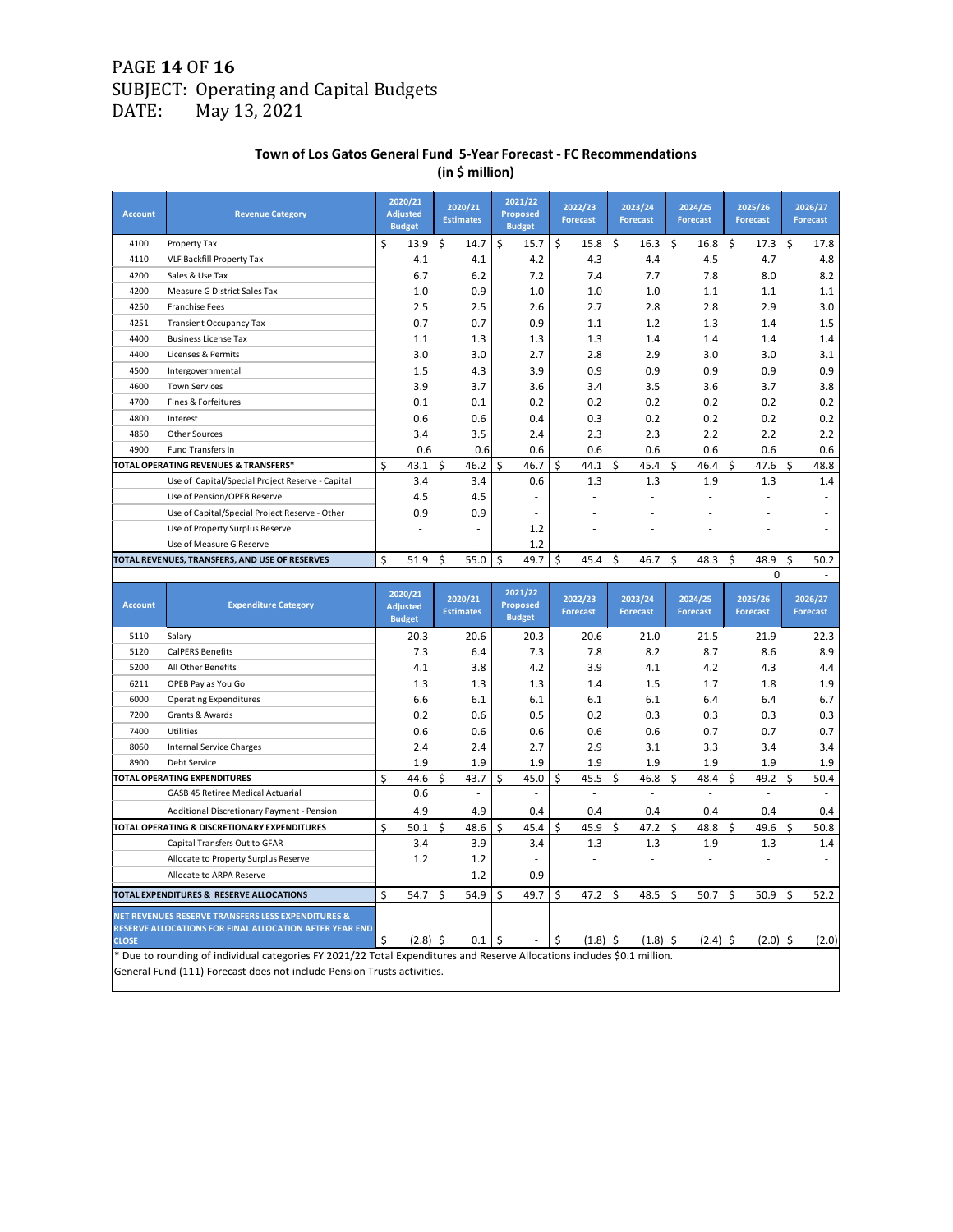# PAGE **15** OF **16** SUBJECT: Operating and Capital Budgets<br>DATE: May 13, 2021 May 13, 2021

### DISCUSSION (continued):

## *Donation Opportunities - FY 2021/22 List of Town Needs*

As part of the budget development process, the List of Town Needs is updated per Town Council Donation Policy (Attachment 7) to reflect goods, services, and other contributions that would help enhance Town services, programs, and events (Attachment 8).

### CONCLUSION AND NEXT STEPS:

At its May 18, 2021 meeting, the Council will have an opportunity to listen to public testimony, ask questions, consider the Finance Commission's recommendations, deliberate, and direct changes to the Proposed Operating and/or Capital Improvement Program Budgets. Any changes to the Proposed Operating and/or Capital Budgets directed by Council or identified by staff (see Attachment 5.) will be included for Council consideration in the resolution formally adopting the Budgets to be considered by Council on June 1.

The recommendation section identifies a series of decisions for the Town Council to work through the Budget documents. Individual requests for new spending (e.g., the Chamber's Emergency Destination Marketing Campaign) should be considered in the context of the Proposed Operating Budget, using the Council's principles (Attachment 6), and identifying the source of funding for these items.

During and after the Budget adoption, staff continues to monitor revenues and expenditures closely and will report to the Town Council actual revenues and expenditures later in the year as the data become available. Any modifications needed will be brought back to the Council as Budget Adjustments.

Given the Finance Commission's concern about cost containment, staff will initiate community surveys and workshops to ask the public about service reductions. This engagement is critical for the Council to make sound decisions about potential service reductions especially if revenues do not rebound. While Town staff continues to implement efficiencies and cost cutting ideas (e.g., electronic bidding, digital contract approvals, online permits, etc.), staff will also be consulted for additional expenditure reduction ideas.

Finally, the Town Council identified revenue enhancement as one of its Strategic Priorities. As the Finance Commission is scheduled to discuss this topic next, the Town Council should clarify the purpose of revenue enhancements to ensure the Commission is following Council direction on this Strategic Priority. For example, is the purpose of revenue enhancement to maintain existing high levels of operating services, create a sustainable source for the capital program, or both?